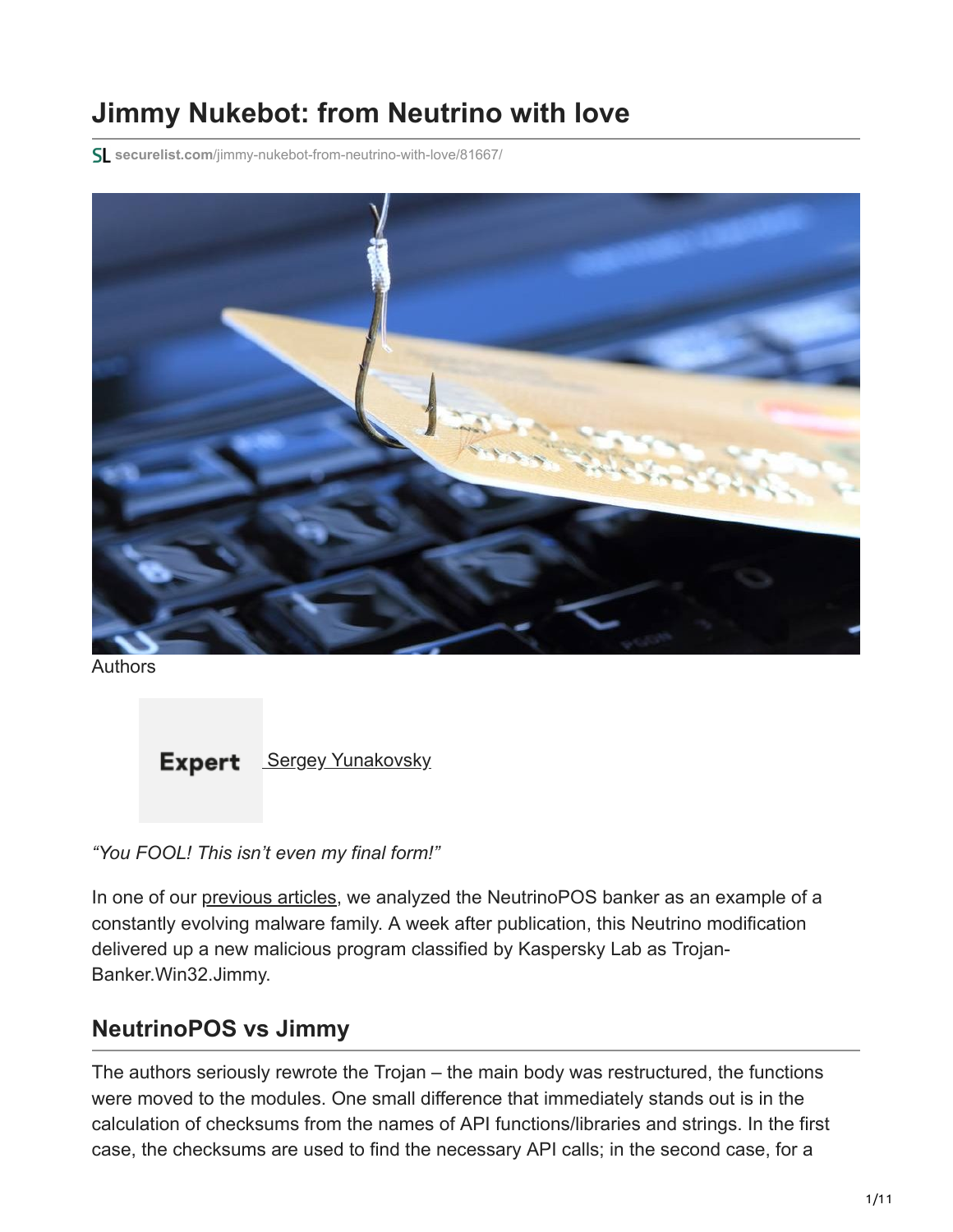comparison of strings (commands, process names). This approach makes static analysis much more complicated: for example, to identify which detected process halts the Trojan operation, it's necessary to calculate the checksums from a huge list of strings, or to bruteforce the symbols in a certain length range. NeutrinoPOS uses two different algorithms to calculate checksums for the names of API calls, libraries and for the strings. They look like this:



*Restored NeutrinoPOS code to calculate checksums for arbitrary strings and for API calls*

In Jimmy, only one algorithm is used for these purposes – a slight modification of CalcCS from NeutrinoPOS. The final XOR with the fixed two-byte value was added to the pseudorandom generator.



*Calculation of checksums in Jimmy*

The Trojan has completely lost the functionality for stealing bank card data from the memory of an infected device; now, its task is limited solely to receiving modules from a remote node and installing them into the system. The scan of the infected host has been extended: in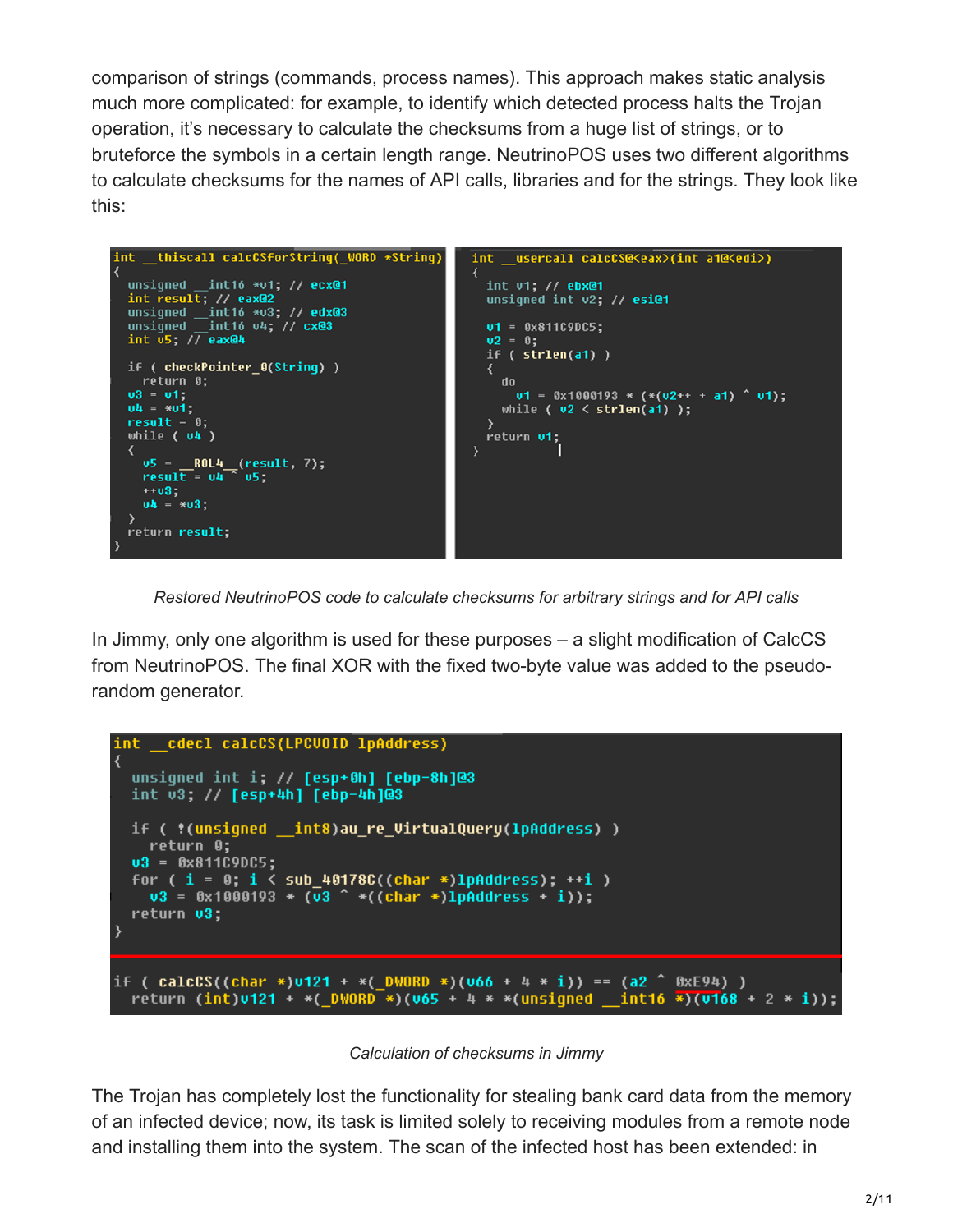addition to the [checks inherited from Neutrino,](https://blog.malwarebytes.com/threat-analysis/2017/02/new-neutrino-bot-comes-in-a-protective-loader/) the Trojan also examines its own name - it should not be a checksum in the MD5, SHA-1, SHA-256 format. Or, alternatively, it should contain the '.' symbol, indicating a subsequent extension (for example, 'exe'). Plus, by using the assembly command **cpuid**, the Trojan gets information about the processor and compares it with the list of checksums "embedded" into it.

```
char CheckMyName()
                                                   char CheckCPUID()
                                                   €
                                                     unsigned int i; // [esp+8h] [ebp-44h]@1<br>int v7; // [esp+Ch] [ebp-40h]@1<br>int v8; // [esp+10h] [ebp-3Ch]@1
  _WORD *PureName; // eax@2
 unsigned int size; // eax@2
  char result; // al@10
                                                     int v9; // [esp+14h] [ebp-38h]@1
  unsigned int i; // [esp+θh] [ebp-14h]@5
  char v4; // [esp+7h] [ebp-Dh]@5
                                                     int v10; // [esp+18h] [ebp-34h]@1
                                                     int v11; // [esp+1Ch] [ebp-30h]@1
  \text{\textsf{\_WORD}} *index; // [esp+Ch] [ebp-8h]@2
 WORD * FN; // [esp+10h] [ebp-4h]@1
                                                     int v12; // [esp+20h] [ebp-2Ch]@1
                                                     int v13; // [esp+24h] [ebp-28h]@1
  FN = au_re_VirtualAlloc(0x104u);int v14; // [esp+28h] [ebp-24h]@1
  if (GetFName(0, (int)FN, 260)
                                                     int v15; // [esp+2Ch] [ebp-20h]@1
    && ((PureName = (_WORD *)GetPureFName(FN),
                                                     int v16; // [esp+30h] [ebp-1Ch]@1
      index = PureName,LPCVOID lpAddress; // [esp+34h] [ebp-18h]@1
      size = GetSize(PureName),
                                                     int v18; // [esp+38h] [ebp-14h]@1
        size == 40)int v19; // [esp+3Ch] [ebp-10h]@1
                                                     int v20; // [esp+40h] [ebp-Ch]@1
        size == 64|| size == 32) )
                                                     int v21; // [esp+44h] [ebp-8h]@1
                                                     int v22; // [esp+48h] [ebp-4h]@1
  Ł
    v4 = 1;
    for (i = \theta; i < size; ++i )
                                                     v7 = 0x3A722207;
                                                     v8 = 0 \times 8609E567;
      if ( index[i] == '.'.')v9 = 0 \times 11482F89;v4 = \theta;
                                                     v10 = 0 \times A7C94225;v11 = 0 \times 7816EDC7;result = v4;v12 = 0x6361F2E;LEAX = 0 \times 40000000;}
  else
                                                      _asm { cpuid }
                                                     v18 = \_EAX;au_re_VirtualFree(FN);
                                                     v19 = -EBX;result = 0;v2\theta = \text{ECX};v21 = -EDX;return result;
                                                     v13 = \_EBX;v14 = \text{ECX};v15 = \text{EDX};v16 = \theta;
                                                     lpAddress = &v13;v22 = sub_402AEF(8v13);for (i = 0; i < 6; ++i)if ( v22 = (*({8v7 + i}) ^ {o}8xE94) )
                                                         return 1;
                                                     return 0;
```
*Additional Jimmy checks*

The communication protocol with the C&C server also remains unchanged: the same exchange of "enter", "success" in base64 commands is used, but now the answer is encrypted with RC4 beforehand and the key hardcoded in the body of the Trojan (a8A5QfZk3r7FHy9o6C2WpBc44TiXg93Y for the sample in question). The code for extracting the encryption key is [here](https://pastebin.com/5VPn7x2k).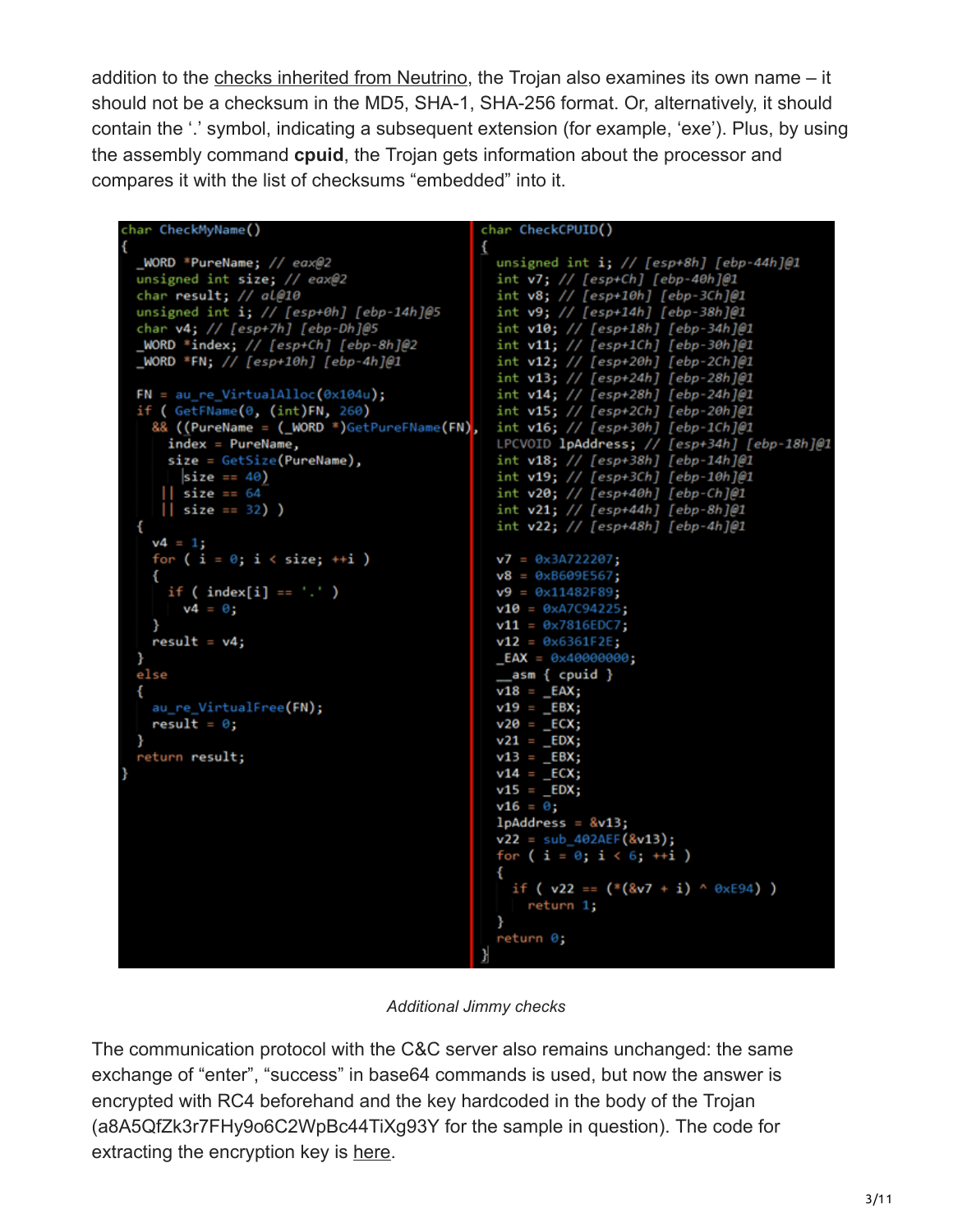## **Analysis of modules**

As mentioned above, the main body of the Trojan only receives modules – these contain the payload. We managed to get hold of new modules for web-injects, mining and a large number of updates for the main module in various droppers.

The miner is designed to extract the Monero currency (XMR). In the module code there is an identifier associated with a wallet for which the crypto currency is extracted, as well as the address of the pool. Monero is very popular with virus writers – it's mined by SambaCry, which we [described in June](https://securelist.com/sambacry-is-coming/78674/) and Trojan.Win32.DiscordiaMiner that appeared shortly afterwards. By the way, the source code of the latter was made publicly available by the [author. The reason for doing so was the same that prompted the author of NukeBot to do](https://securelist.com/the-nukebot-banking-trojan-from-rough-drafts-to-real-threats/78957/) likewise: an attempt to stifle disagreements in forums and to avoid accusations of fraud (the repository with the code is currently unavailable).



Thanks to the identifier/pool pair, we got statistics on all the nodes working for this wallet. The start date of mining – 4 July – coincides with the compilation of the main body of the first discovered sample and is extremely close to the date of compilation of the dropper (06 July 13:14:55 2017 UTC), the main body (02 July 14:19:03 2017 UTC) and the modules for web injects (July 02, 14:18:39 2017 UTC). So it's safe to say that Jimmy began to proliferate in early July.

It's worth noting that the amount of money in the wallet is small – only  $\sim$  0.55 XMR, which as of 21 August is only \$45. Judging by the general decline and absence of payments, the authors quickly abandoned the use of miners or changed their wallet.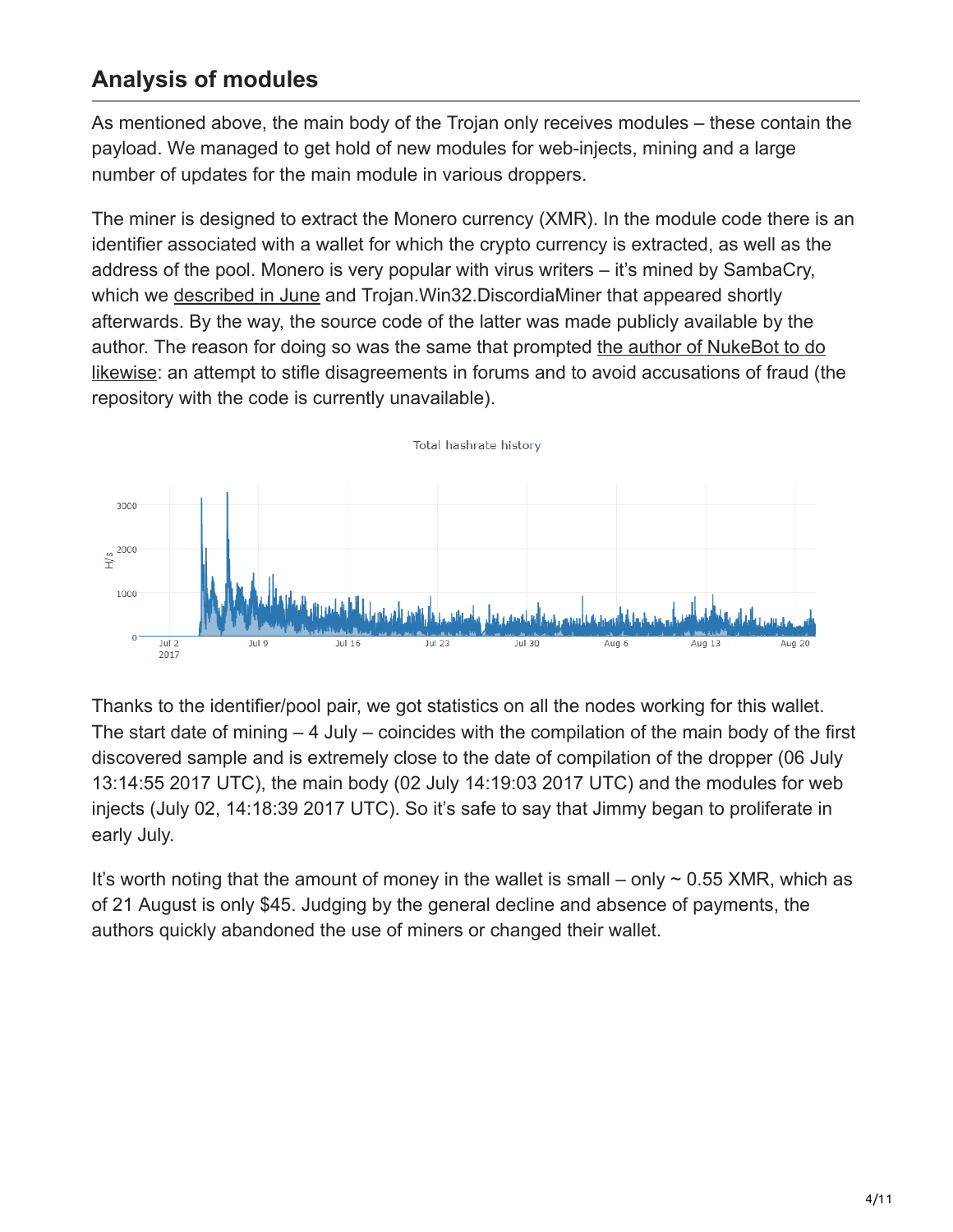#### Your Stats & Payment History the advantage of the property fluid books and as a structure of the set

| LOOK at WOTKET STATS TOF NASH FATES AND WORKER STATS. |                                                                                                          |          |
|-------------------------------------------------------|----------------------------------------------------------------------------------------------------------|----------|
|                                                       | 47ov73WjkjRD1gMBFRb7aDa3tbCxHGSzh4j6Exht4vDiFvCuBU5YDsujAd6Sn4HumkAvj9bhPekYWQucrDTHVU2mTvNoUGd          | Q Lookup |
|                                                       | Address: 47ov73NjkjRD1gMBFRb7aDa3tbCxHGSzh4j6Exht4vDiFvCuBU5YDsujAd6Sn4HumkAvj9bhPekYWQucrDTHVU2mTvNoUGd |          |
|                                                       | THE Pending Balance: 0.317400787346 XMR                                                                  |          |
|                                                       | THE Personal Threshold (Editable):   <   2.000 XMR   >                                                   |          |
|                                                       | <b>32 Total Paid: 0.000000000000 XMR</b>                                                                 |          |
|                                                       | The following stats are only for the base address and not all workers:                                   |          |
|                                                       | <b>O</b> Last Share Submitted: 2 minutes ago                                                             |          |
|                                                       | <b>@</b> Hash Rate: 101.43 H/sec                                                                         |          |

Total Hashes Submitted: 615948796

The web-inject modules are so called for their primary intended use, although they are also able to perform functions similar to those in NeutrinoPOS, i.e., take screenshots, set up proxy servers, etc. These modules are distributed in the form of libraries and their functions vary depending on the name of the process in which they are located. As you can see from the screenshot below, in three cases out of five the ChromeHook procedure is called for browsers. This is not surprising, considering the large number of Chrome-based browsers. Unfortunately, it was possible to restore the name from the checksum for only one of them – chrome.exe (0xFC0C7619). Checksums are calculated using the algorithm described in the previous section.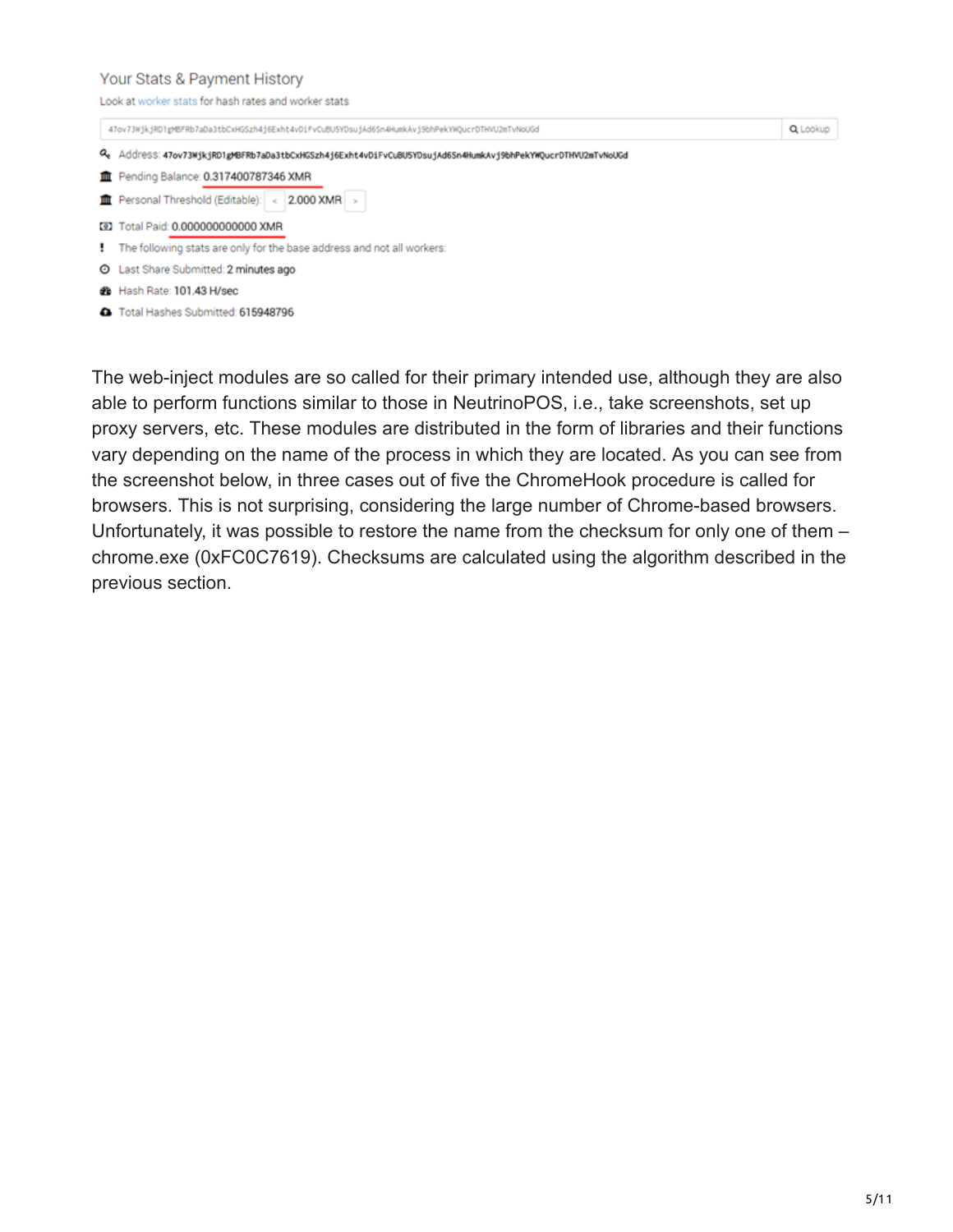```
v17 GetCSFromModuleName(v3, v2);
if ( v17 )
 return 0;
if ( ModName != 0x2453FD2D && ModName != 0x94ADE00 )// 0x2453fd2d == suchost.exe
₹
  if ( SunInterlock(v13, v4) )
  ₹
    result = 0;<sup>}</sup>
  else
  ₹
    switch ( ModName )
    ∢
      case 0x3BC050C1:
                                               11 == iexplore.exe
        EnumSelfCheck();
        DefaultInetHook();
        EstablishConn();
        break;
      case 0x640532A0:
                                                11 = firefox.exe
        EnumSelfCheck();
        SetFirefoxHooks(v12, v11);
        EstablishConn();
        break;
      case 0x72209542:
        EnumSelfCheck();
        ChromeHook(v8, v7);
        EstablishConn();
        break;
      case 0xC4CDB272:
        EnumSelfCheck();
        ChroneHook(v10, v9);
        EstablishConn();
        break;
      case 0xFC0C7619:
        EnumSelfCheck();
        ChromeHook(v6, v5);
        EstablishConn();
        break;
    result = 0;Y
3
else
₹
  if ( !InitMutex() )
  ₹
    InitHeap();
    setIES();
    while (1)₹
      v14 - CreateThread(0, 0, MainRoute_0, 0, 0, 0);
      if ( u14 := -1 )
      ₹
        WaitForSingleObject(v14, -1);
        if ( v14 )
          CloseHandle(v14);
      Sleep(1000);
    ≯
  <sup>}</sup>
  result = 0;
```
*Restored code of the main procedure in the module of Jimmy web injects*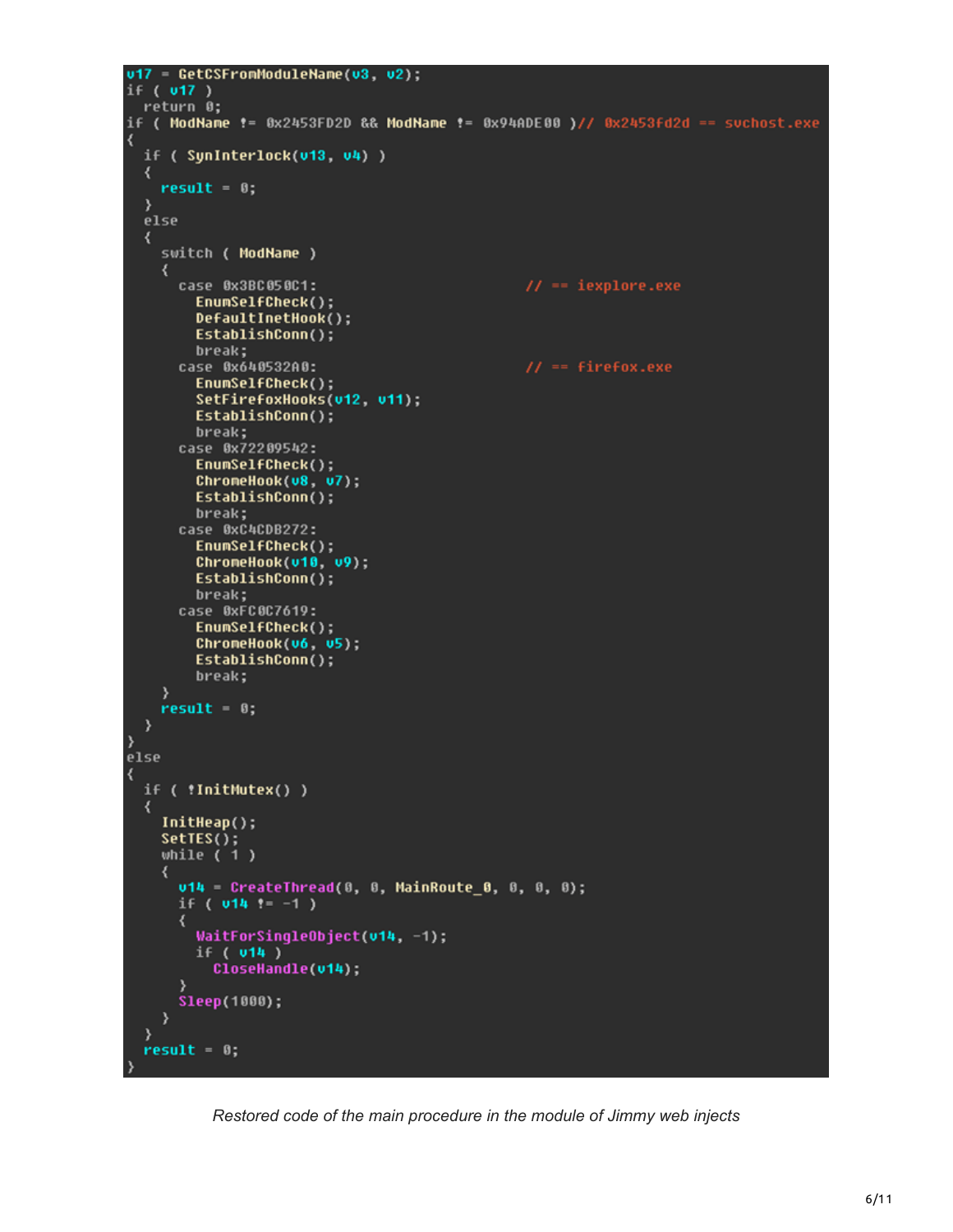Like NeutrinoPOS, Jimmy stores a number of parameters in the registry. In the sample in question, the data is in the HKEY\_CURRENT\_USER\Software\c2Fsb21vbkBleHBsb2l0Lmlt branch. For example, this is where the web-inject module receives the address of the currently used DNS server from – this is critical when using NamCoin-like addresses as a C&C server.

For Firefox and Internet Explorer, the function hook is performed by the straightforward substitution of the called function addresses in the loaded libraries (etc. InternetConnectW / PR\_Read). With Chrome, things are a bit more complicated – the necessary libraries are linked statically. But the subsequent substitution of data using web injects coincides.

```
int cdecl InjectsProcessing(int a1, int a2)
₹
  int v3; // eax@6
  int v4; // eax@10
  _DWORD *v5; // eax@14
   DWORD *v6; // [esp+4h] [ebp-10h]@5
  int i; // [esp+10h] [ebp-4h]@3
  if ( *byte_1001FF48 )
    return 0;
  for ( i = sub 1000E762((int) "injects"); i : i = *()WORD *)(i + 4) )
  ₹
    \mathsf{u6} = *( DWORD **)(i + 8);
    if (*u6 == 4)₹
      v3 = EH4 LocalUnwind(v6[2], (int)"set host");
      if (\overline{u3})₹
        if ( !* ( DWORD *)v3 )
        ₹
           if ( sub_1000B8E2(*(char **)(v3 + 8), (char *)a1) )
           ₹
             u4 = _EH4_LocalUnwind(u6[2], (int)"set_path");
             if (\overline{u}4)₹
               if ( ** ( DWORD *)v4 )
                ₹
                 if ( sub_18000088E2 (*(char **)(u4 + 8), (char *)a2) )
                  ₹
                    u5 = ( DWORD *) EH4 LocalUnwind(u6[2], (int)"inject setting");
                    if (v5)₹
                      if (*u5 == 5 && *(-DWORD *)(u5[2] + 8) )return v5[2];
      \left( \frac{1}{2} \right)\rightarrow\mathcal{E}\mathcal{E}<sup>}</sup>
  return 0;
```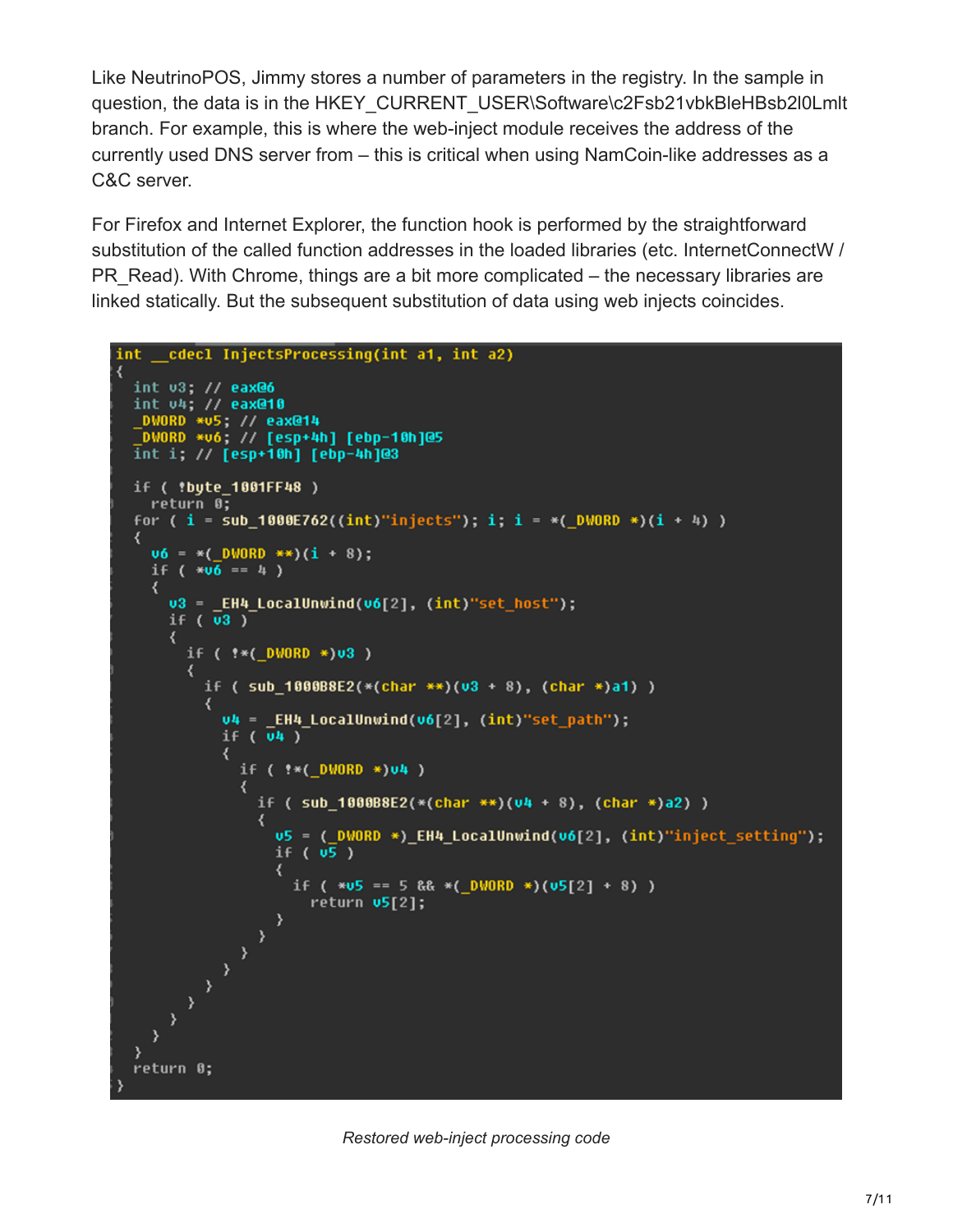So far we have only managed to get a test sample of the web injects (in the screenshot below); in the future the Trojan will most likely acquire 'combat' versions. [Here](https://pastebin.com/VczkKyJP) you can find examples of web injects and the keys used. To recap, decryption entails decoding the string using base64 and then decrypting with RC4.



*Request from Jimmy for web injects*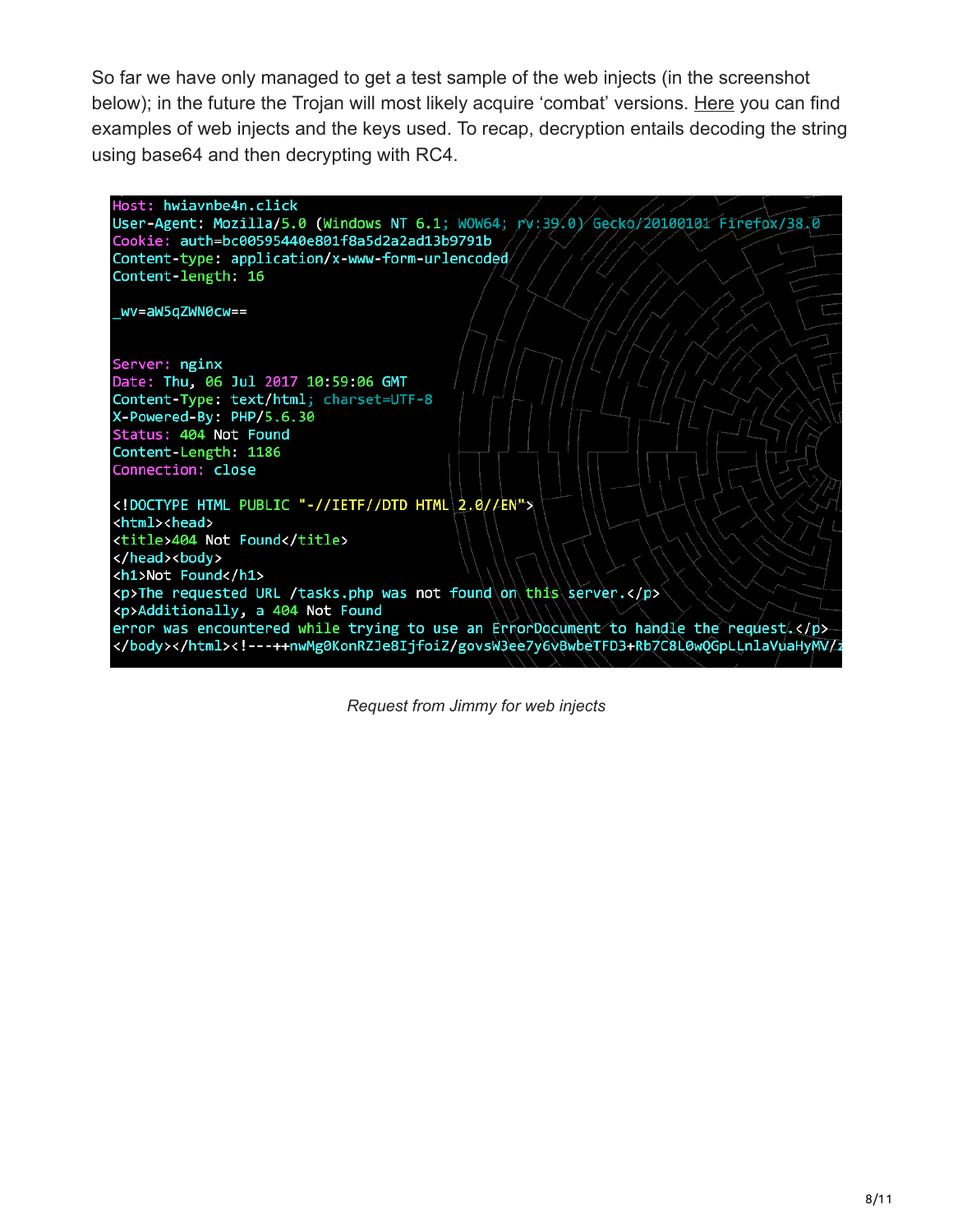

*Example of the Jimmy test web injects*

In the pictures below several procedures in the source code of NukeBot and the restored code of Jimmy are compared. It can clearly be seen that they completely coincide.

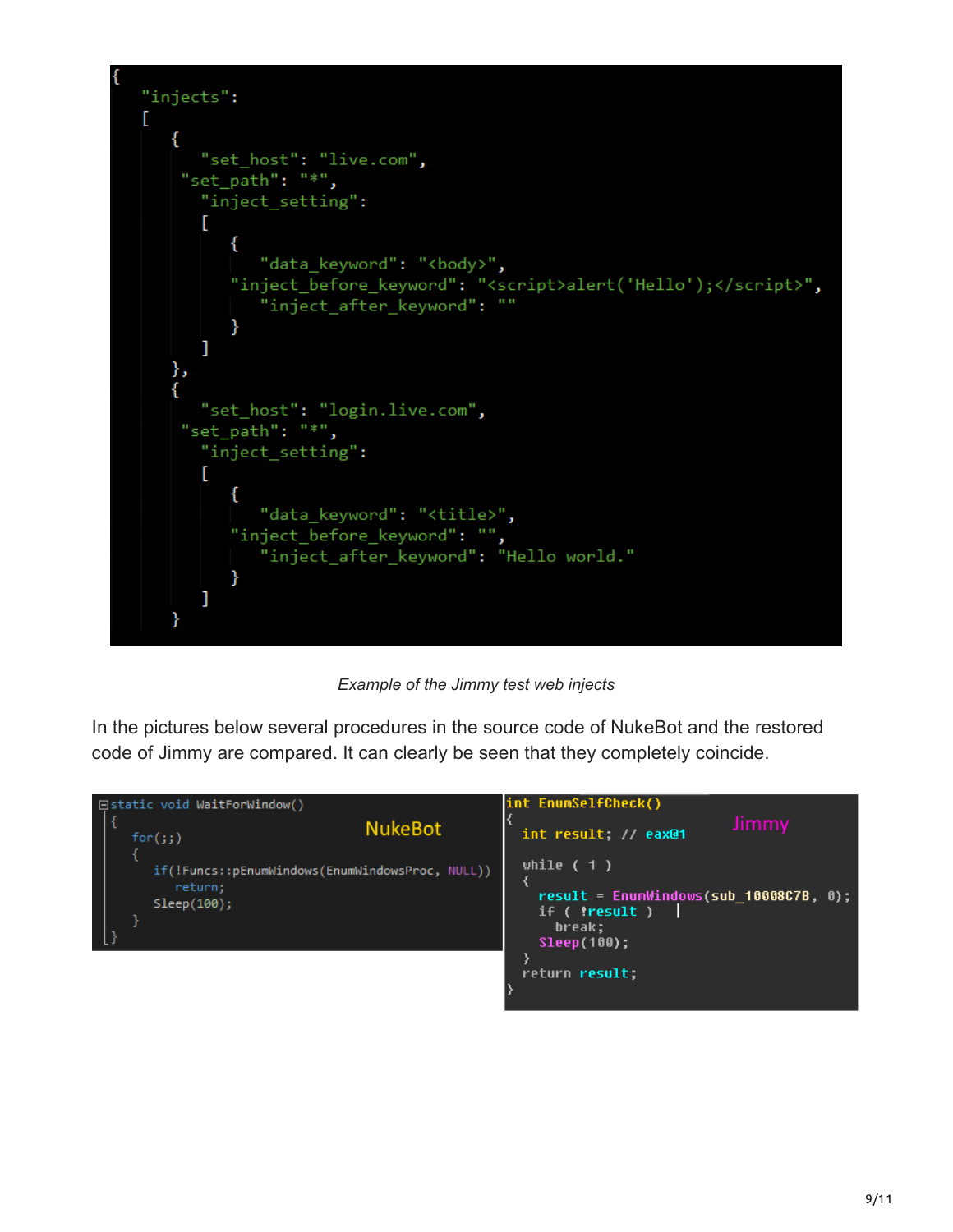



## **Conclusion**

In isolation from the previous modifications, the newly created Jimmy would not be of much interest to researchers. However, in this context, it is an excellent example of what can be done with the source code of a quality Trojan, namely, flexibly adapt to the goals and tasks set before a botnet to take advantage of a new source.

## **MD5**

#### **Droppers**

c989d501460a8e8e381b81b807ccbe90 E584C6E999A509AC21583D9543492EF4 2e55bd0d409bf9658887e02a7c578019 bccd77cf0269da7dc914885cda626c6c 86d7d3b50e4dc4181c28ccbaafb89ab3

#### **Main body**

174256b5f1ee80be1b847d428c5180e2 336841d91c37b07134adba135828e66e